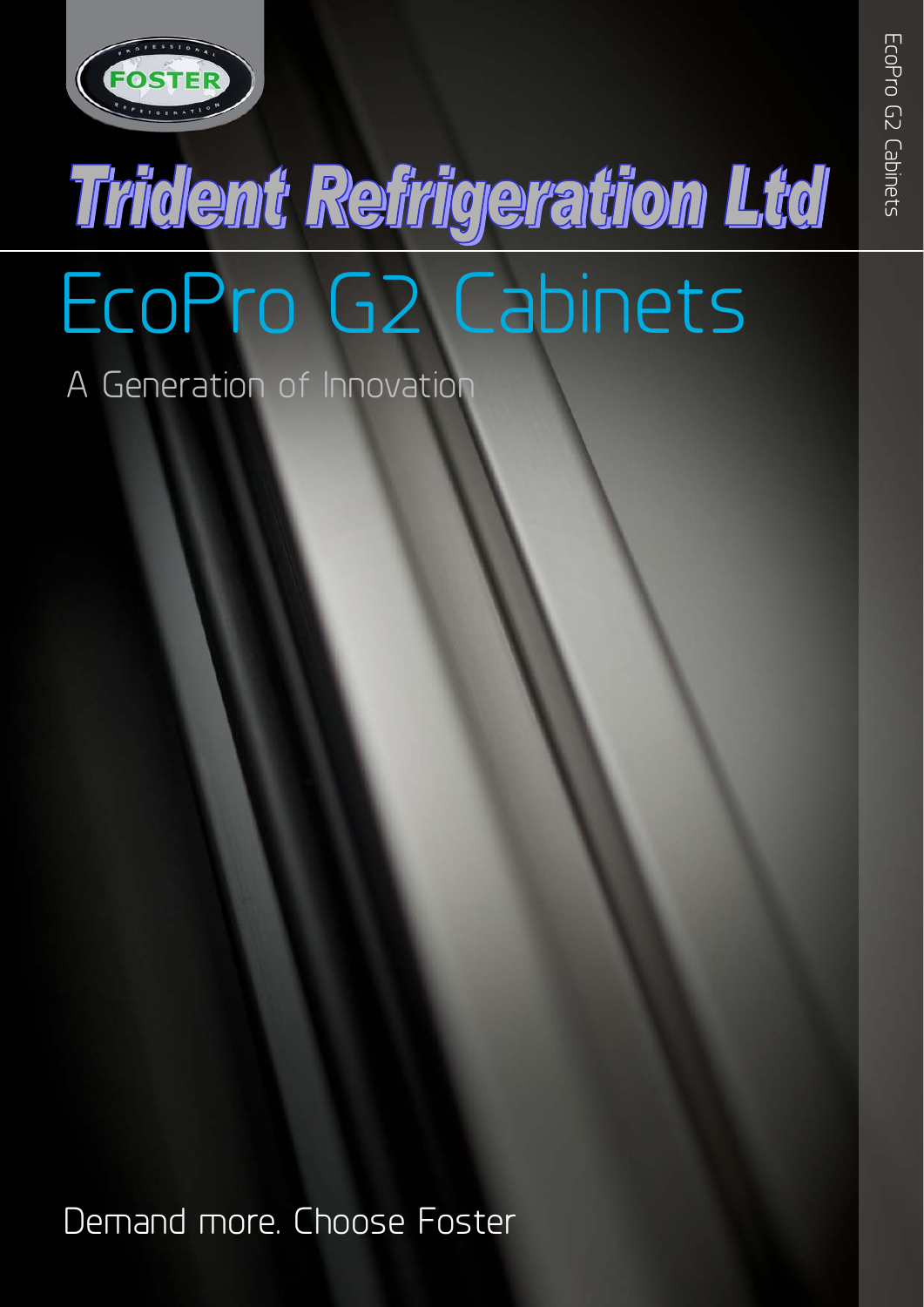## We've revolutionised professional

所

äž

## With the launch of the stunning new EcoPro G2 range, the best just got better

At Foster we understand that reputation is everything. We know that the success of your business is built on the foundation of hard work and customer satisfaction. Reputation and profitability are hard-won, and professional caterers cannot compromise on quality, efficiency and service – it is the lifeblood of your business.

A refrigerator is more than just a necessary food storage solution; it can dictate food quality, the longevity of your quality ingredients, it can enhance efficiency in your kitchen and ultimately, profitability. The EcoPro G2 has been designed specifically with these things in mind.

"Our goal is to help your business thrive – don't just buy a refrigerator, let your purchase become a tangible benefit to your business "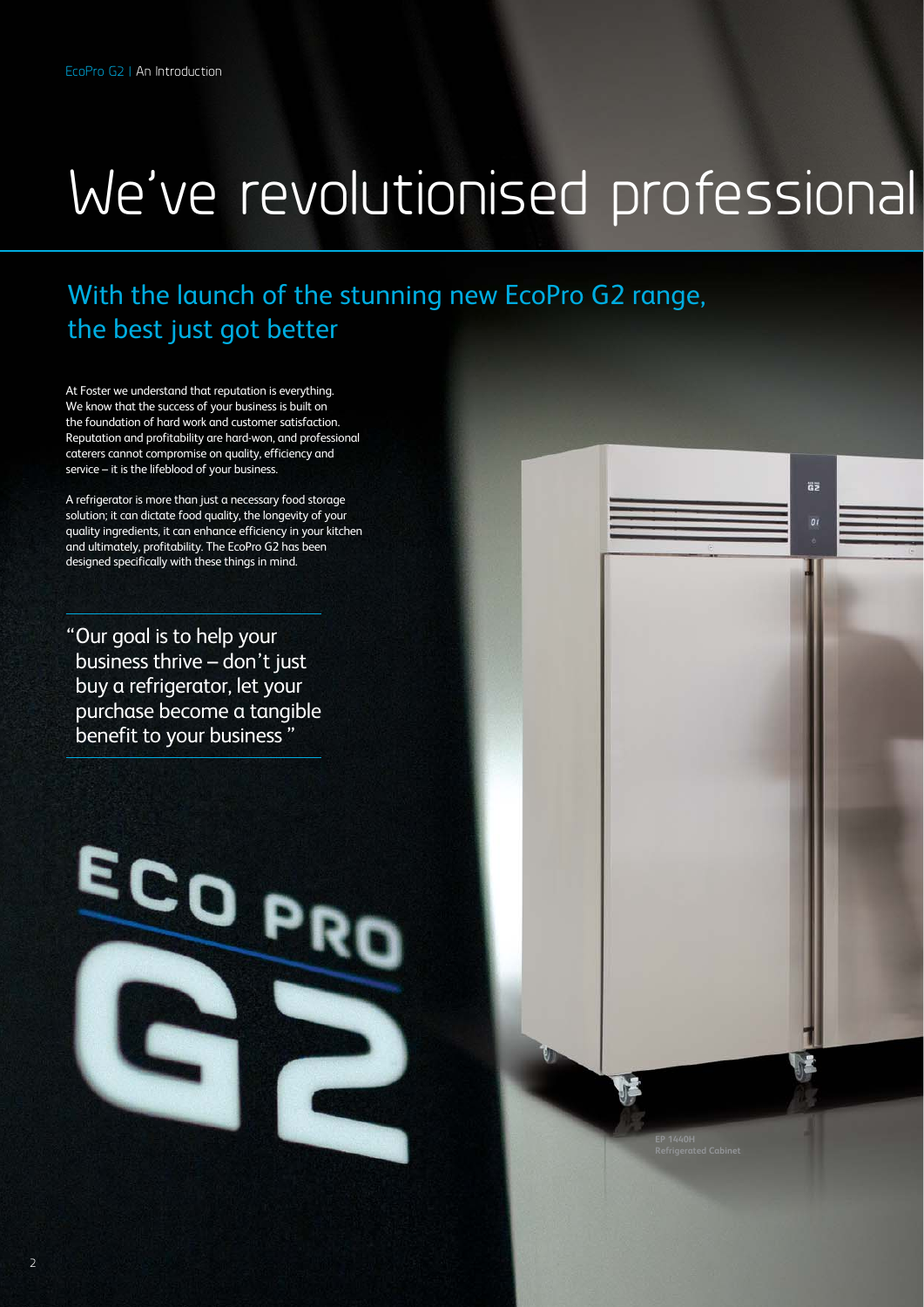

## refrigeration....again.



## The New EcoPro G2

Built from the ground up to include over 50 new innovations, the EcoPro G2 is loaded with new design, quality, reliability, efficiency and performance features:

- > All new thicker and more robust cabinet design with advanced thermal efficiency and market leading capacity making your money go further
- > New 'smartphone style' touch sensitive hidden-until-lit control panel with unique high visibility temperature display combines sophistication with functionality
- > All-new ergonomic door and handle design for ease of opening and cleaning
- > Designed using high technology: 'Fluid Food-Fresh Dynamics' modelling, the new and improved advanced Foster Circulair II air distribution system maximises efficient operation even when shelves are fully loaded
- > Brand-new refrigeration system designed to be the most technologically advanced and energy efficient yet
- > New 'Airlines' ventilation system cools the compressor which reduces running time by 15%
- > Revolutionary racking set-up means added stability with less componentry
- > Sleek new modern aesthetic combines form and function to give you a great looking, easy to use, efficient product
- > New and improved 'Fuzzy Logic II' intelligent controller with 'e' mode drives reduced energy consumption
- > Innovative new thermal break and hot gas door heater deliver improved efficiency and a combined reduction in temperature loss and condensation
- > Completely re-engineered inner recessed door interface provides mechanical barrier to protect gasket face from the cold air of the interior
- **> And much, much more...**

A Generation of Innovation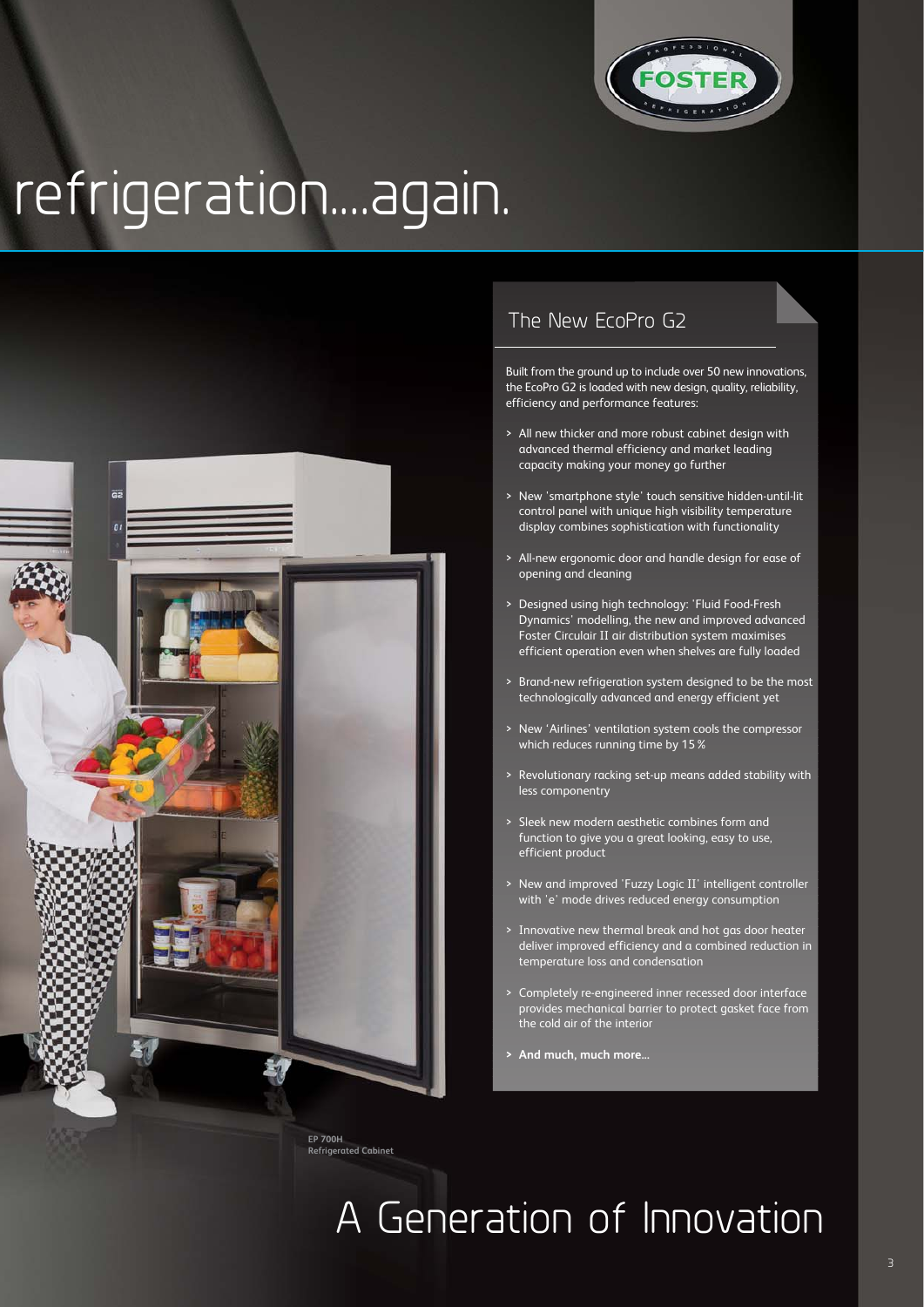The EcoPro G2 range is a result of our commitment to innovation



## Performance, quality & reliability

## A range of products designed to meet the needs of the most demanding environments and expectations

You know the importance of excellence. You are judged on the quality of your food and service.

Customer satisfaction is everything, and we can help you deliver that to the best possible standard. A fridge shouldn't just store chilled food – it should preserve every last ounce of food quality, after all it is fresh and tasty ingredients that create incredible food. Ensure your food gets the best treatment with the Foster EcoPro G2.

#### **Key performance, quality and reliability features:**

> Designed using high-technology 'Fluid Food-Fresh Dynamics' modelled airflow for improved distribution of air. This significant new advance in research and development has resulted in scientifically optimised temperature control with all the benefits to your business of increased energy savings.

- > New easily adaptable racking system has easy to fit tray slides to allow for easy positioning and features the ultimate anti-tilt system for robustness. Capable of taking 40kgs, each shelf is fully secured into the rear air duct
- > Rigorous manufacturing regime ensures outstanding build quality and product longevity
- > Cyclopentane foam that maintains thermal efficiency longer than other insulation
- > Reinforced 5mm stainless hinges at the top and bottom of the door for added durability and to eliminate the risk of door sag (tested to 250,000 openings, equivalent to ten years usage)
- > Cataphoresis coated coils prevent corrosion and prolong refrigeration system life
- > Works efficiently even in hot kitchens, operates to ISO Climate Class 5 - up to 43˚C ambient



**EP700U Undermount Refrigerated Cabinet**

**> New cutting edge technology fibre optic laser provides more hygienic and precise joins for enhanced product quality and performance, whilst virtually eliminating wastage** Quick fact:



## "Why compromise? Choose the EcoPro G2"

## Design & aesthetics

>

**As well as supreme functionality, aesthetic appeal is an important consideration for any business. The EcoPro G2 has been designed with sleek, clean and minimalist styling that will help to create a modern, refined and sophisticated look in your kitchen or premises.** 

**Whether you operate a commercial kitchen or require a unit to sit front of house, the design of the new EcoPro G2 will enhance, compliment and integrate into any environment.** 

"Designed with form & function to deliver the perfect combination"

#### **Key Design Features:**

> The new door design has been created with an intuitive and easy to open door handle. This design element aids easy access to the refrigerator whilst providing a tactile high-quality user interface



> A newly designed top fascia panel featuring the 'Airlines' ventilation system for the refrigeration unit, means that your state-of-the-art product looks great in any environment whilst keeping the system cool and efficient





- > New high technology minimalistic controller system
	- 'Smartphone style' touch sensitive hidden-until lit control panel keeps the screen flat and free of visual clutter, combining sophistication with functionality
	- New and improved 'Fuzzy Logic II' intelligent controller with 'e' mode drives reduced energy consumption
- Enlarged high visibility bright white PMVA (Passive Matrix Vertical Alignment) temperature display is both functional and easy to read (comfortably visible from 10 metres away)
- Low voltage control panel for safety Controller uses switch mode power supply which is far more energy efficient than a transformer with advance compliance to the One Watt Directive

Proven technology tested for over 5 years

> Intelligent design with no visible working components in the storage area - meaning all space can be fully utilised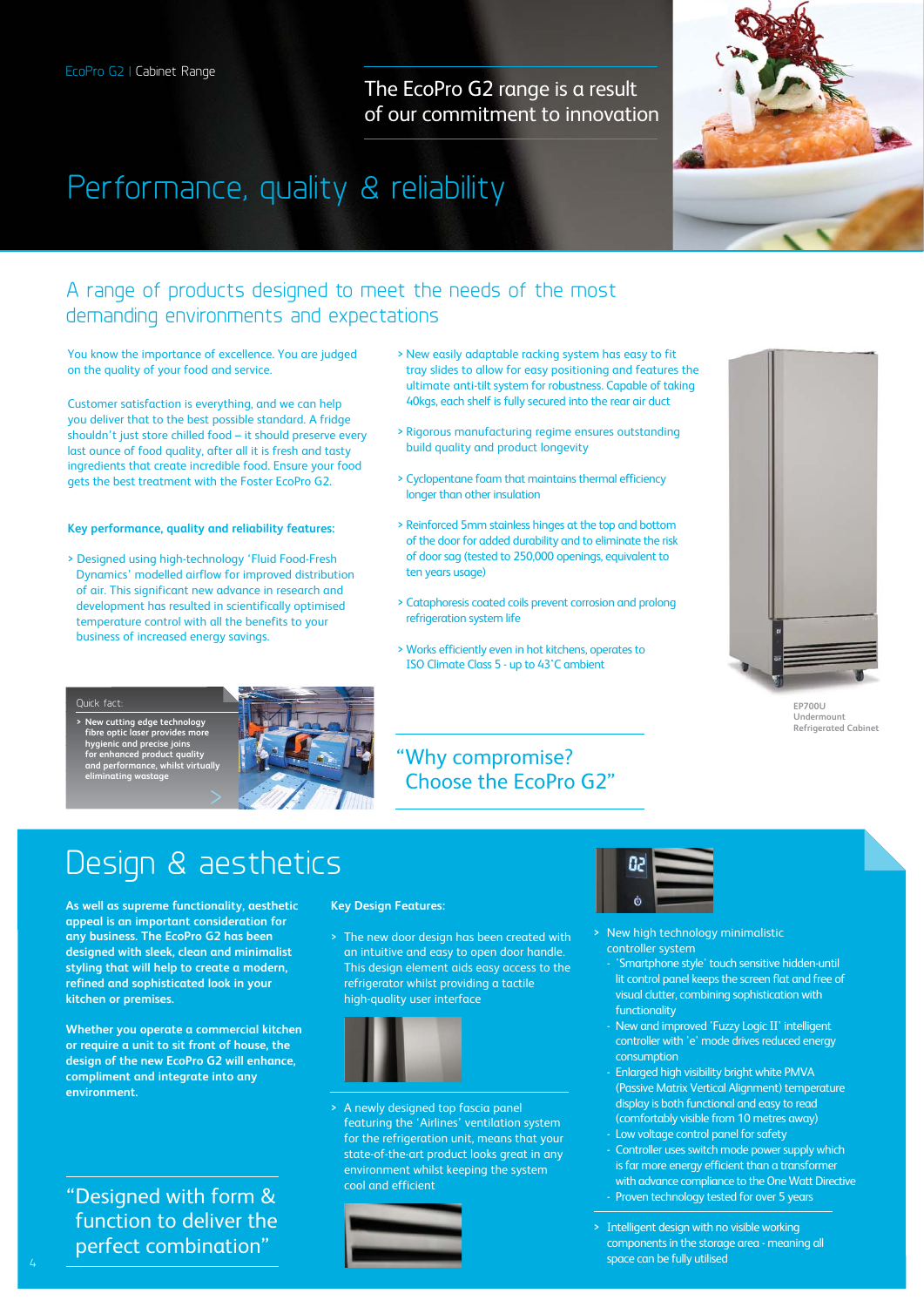We have put hygiene and ease of cleaning at the forefront of the EcoPro G2 design philosophy

## Hygiene & safety

## Built to meet all design safety standards

No kitchen can compromise on hygiene. A clean kitchen is the primary basis for any food preparation facility or catering business. Products that are hygienically designed and easy to clean are a real benefit in any kitchen, providing peace-of-mind and saving time without cutting corners.

The new range has been manufactured using the latest laser-cutting technology to deliver the best possible precision of stainless steel joints and the elimination of rough edges.

The EcoPro G2 features high quality stainless steel, dished interior bases, easy-roll castors and one wipe, smooth profile door handles. Removable racking and a range of easy-to-clean materials and design features result in a product that is effortless to keep hygienic.

#### **Key hygiene and safety features:**

- > Easy-to-clean, hygienic and maintenance-free magnetic fan cut-out door switch with no moving parts
- > Stainless steel dished liner base for a high quality, hygienic and easy to clean finish
- > The EcoPro G2 features four/five lockable castors as standard, giving you full mobility for easy access around the unit. Once in position, you can be sure it will stay there!
- > Self closing doors help to retain consistent storage temperature







## **> Easy access hinged fascia for maintenance and routine condenser cleaning** Quick fact:



## **> Ergonomically designed, easy to clean door handle with no visible fixings, seams or sharp edges** Quick fact:



## Value for money

**We understand that in challenging economic times, every penny counts. Businesses can only survive through prudent management and well-considered expenditure.** 

**When the cost-saving, energy-efficient qualities of Foster products are factored into a purchase decision, it is impossible to argue with the whole-life cost proposition of a Foster refrigerator or freezer.** 

**Foster cabinets and counters are on the UK Government's Carbon Trust Energy Technology List, meaning you can save 8.6% on your capital cost in the first year. They have been independently tested and meet their standards on energy efficiency.**

- > Market leading capacity for best value with up to 30 litres of additional space compared to competitor products - that's equivalent to 100 x 250g packs of butter!
- > Highly robust construction means industry leading longevity, low maintenance and servicing costs
- > Internal storage space is maximised to ensure that customers get 'more fridge for their money'
- > Millions of pounds worth of investment in our class leading facilities have improved quality and created manufacturing efficiencies that we can pass on to you



"The EcoPro G2 range delivers you better performance and cost savings" **Routine maintenance** 



- > Low voltage control panel for safety
- > Controller features simple manual defrost control and hidden-until-lit interface technology for the service engineer with clear icon displays for easy diagnostics
- > Unique power failure feature controller indicates if there has been a power failure while you are away

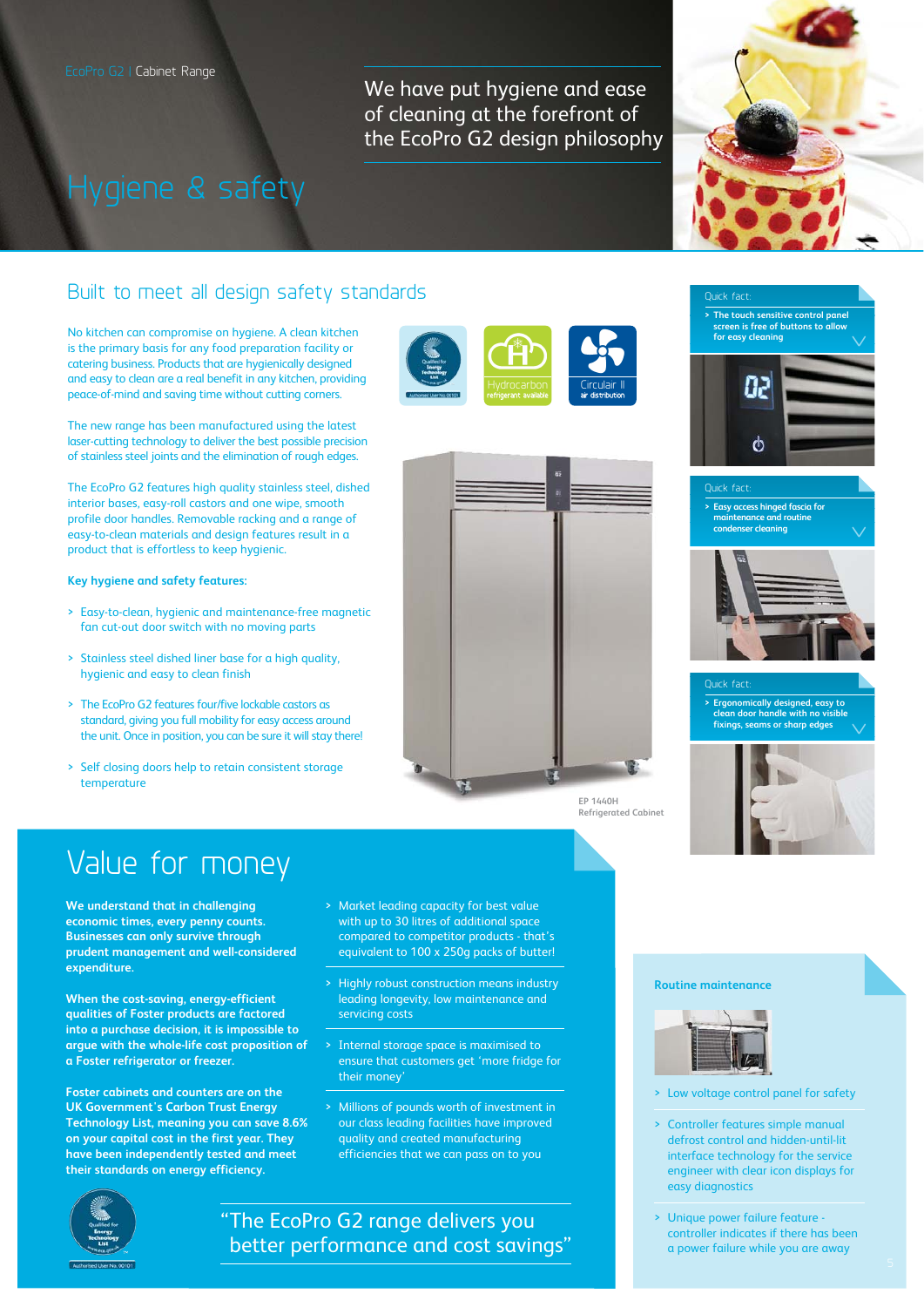EcoPro G2 cabinets the energy-efficient choice

## Sustainability and energy efficiency

## Up to 20% more energy efficient than even the award-winning low-energy EcoPro range

#### Help us to look after the environment, and we'll help you look after your profit.

The impact of rising energy costs has to be a major consideration in any successful business. Understanding energy-efficiency is all about knowing what can be done to reduce our impact upon the environment and putting in place processes and technologies that serve the greater good of society. But crucially, the technology which underpins that social responsibility is also the very same technology that will underpin the profitability of your business.

#### **Key sustainability and energy-efficiency features:**

- > New highly efficient door heater uses waste 'heat' instead of electricity, delivering reduced running costs
- > Wall thickness reduces heat transfer and improves performance in hot kitchens, thereby improving energy efficiency
- > Energy-saving 'hot gas' vapourisation and defrost utilise waste 'heat' from the refrigeration system, saving energy in the process
- > High-performance Cylopentane foam which is more thermally efficient maintains its insulation performance longer than traditionally used foams



**EP1440H4 Half Door Refrigerated Cabinet** e e

O2  $\ddot{\bullet}$ 

### "The best just got better"





- > The new 'Airlines' unit cover is aerodynamically designed to cool the refrigeration system and reduce running time by 15%
- > Optimum sized compressor and twin circuit evaporator reduces energy consumption
- > Static air chamber between door and thermal break reduces heat loss through the door gasket

**Refrigerated Cabinet**



**> Low Carbon footprint - 'natural' Hydrocarbon refrigerant, low energy** 

Quick fact:

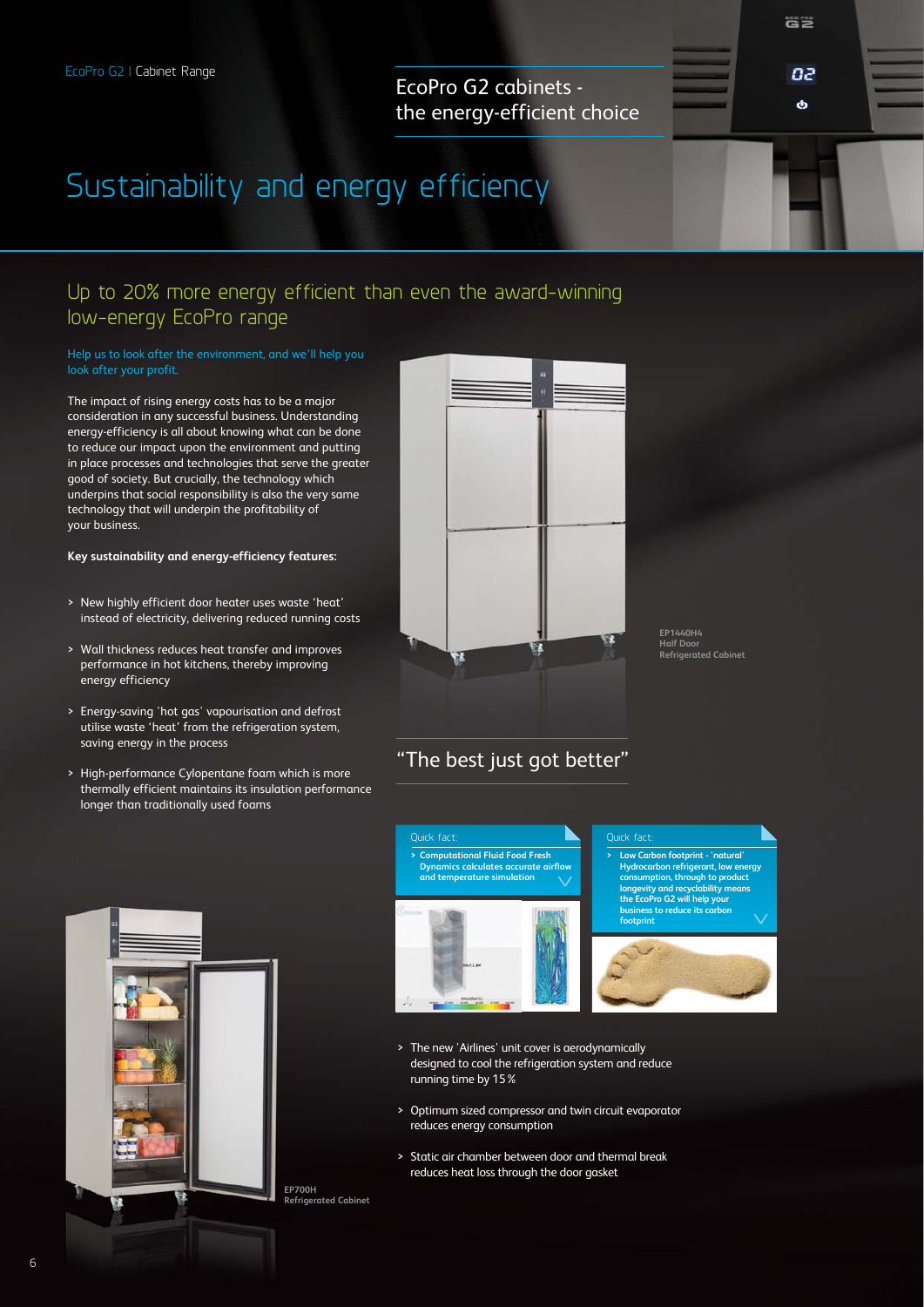

## Demand more. Choose Foster

| <b>SDECS</b>                                             |                              |                  |                               |                               |                              |                                |
|----------------------------------------------------------|------------------------------|------------------|-------------------------------|-------------------------------|------------------------------|--------------------------------|
|                                                          | 700                          | 700 HALF DOOR    | 700 UNDERMOUNT                | 820 BROADWAY                  | 1440                         | 1440 UNDERMOUNT                |
| Dimensions (w x d x h) mm                                | 700 x 820 x 2080             | 700 x 820 x 2080 | 700 x 865 x 1980 <sup>1</sup> | 820 x 745 x 1980 <sup>1</sup> | 1440 x 820 x 2080            | 1440 x 865 x 1980 <sup>s</sup> |
| Pass thru depth mm                                       | 840                          | a.               | <b>All Co</b>                 | <b>Allen</b>                  | a.                           | <b>Service</b>                 |
| Capacity (litres)                                        | 600                          | 600              | 600                           | 600                           | 1350                         | 1350                           |
| Refrigerator (+1'C/+4'C)                                 | $\bullet$<br><b>EP 700H</b>  | <b>EP 700H2</b>  | <b>EP 700HU</b>               | <b>EP 820H</b>                | $\bullet$<br><b>EP 1440H</b> | <b>EP 1440HU</b>               |
| Freezer (-18°C/-21°C)***                                 | $\bullet$<br><b>EP 700L</b>  | <b>EP 700L2</b>  | <b>EP 700LU</b>               | <b>EP 820L</b>                | $\bullet$<br><b>EP 1440L</b> | <b>EP 1440LU</b>               |
| Meat/chill (-2°C/+2°C)***                                | $\bullet$<br><b>EP 700M</b>  | <b>EP 700M2</b>  | <b>EP 700MU</b>               | $\sim$                        | $\bullet$<br><b>EP 1440M</b> | <b>EP 1440MU</b>               |
| Fish (-1'C/+1'C)                                         | EP 700F §                    | A.               | <b>College</b>                | $\sim$                        | $\sim$                       | $\sim$                         |
| Dual temp.                                               | <b>EP 700HL</b>              |                  | o                             | <b>COLL</b>                   | $\sim$                       | a.                             |
| $(+1^{\circ}C/+4^{\circ}C \& -18^{\circ}C/-21^{\circ}C)$ |                              | $\sim$           | <b>COL</b>                    | ×                             | $\sim$                       | a.                             |
| Glass Door*                                              | EP 700G****                  | A.               | <b>College</b>                | <b>A</b>                      | EP 1440G****                 | <b>ALC</b>                     |
| Pass through (+1'C/+4'C)                                 | <b>EP 700P</b>               | a.               | <b>College</b>                | <b>A</b>                      | $\sim$                       | $\sim$                         |
| No. of GN 2/1 shelves                                    | 3 (Dual Temp & 1/2 doors: 4) | $\frac{1}{4}$    | $\overline{3}$                | 3                             | 6 <sup>1</sup>               | 6                              |
| Shelf size (mm)                                          | 530 x 650                    | 530 x 650        | $530 \times 650$              | 530 x 650                     | 530 x 650                    | 530 x 650                      |
| No. of wine bottles**                                    | 140                          | $\sim$           | $\sim 10$                     | A.                            | 280                          | $\sim$                         |
| No. of fish boxes                                        | $\overline{7}$               | A.               | <b>COLLECTION</b>             | a.                            | $\sim$                       | <b>All</b>                     |



**EcoPro G2 | Expertise**

- > Highly-qualified, experienced and above all, passionate designers
- > Dedicated to the pursuit of excellence > Challenge convention and innovate
- > Compromise is not an option
- > British design and manufacturing at its best



#### **EcoPro G2 | Facilities**

- > Multi-million pound investment in our British manufacturing facility
- > New world-class production line, state-of-the-art foaming jigs and a fibre optic laser - utilising the most innovative technologies and processes available
- > Highly-efficient product availability and end-of-line customisation

### EcoPro G2 | Counter Range

## Coming Soon

**The EcoPro G2 Counters are designed to complement the EcoPro G2 Cabinet range. EcoPro G2 Counters are built to the same exacting standard as the G2 cabinets and offer the same innovations and outstanding levels of performance in a convenient worktop format.**